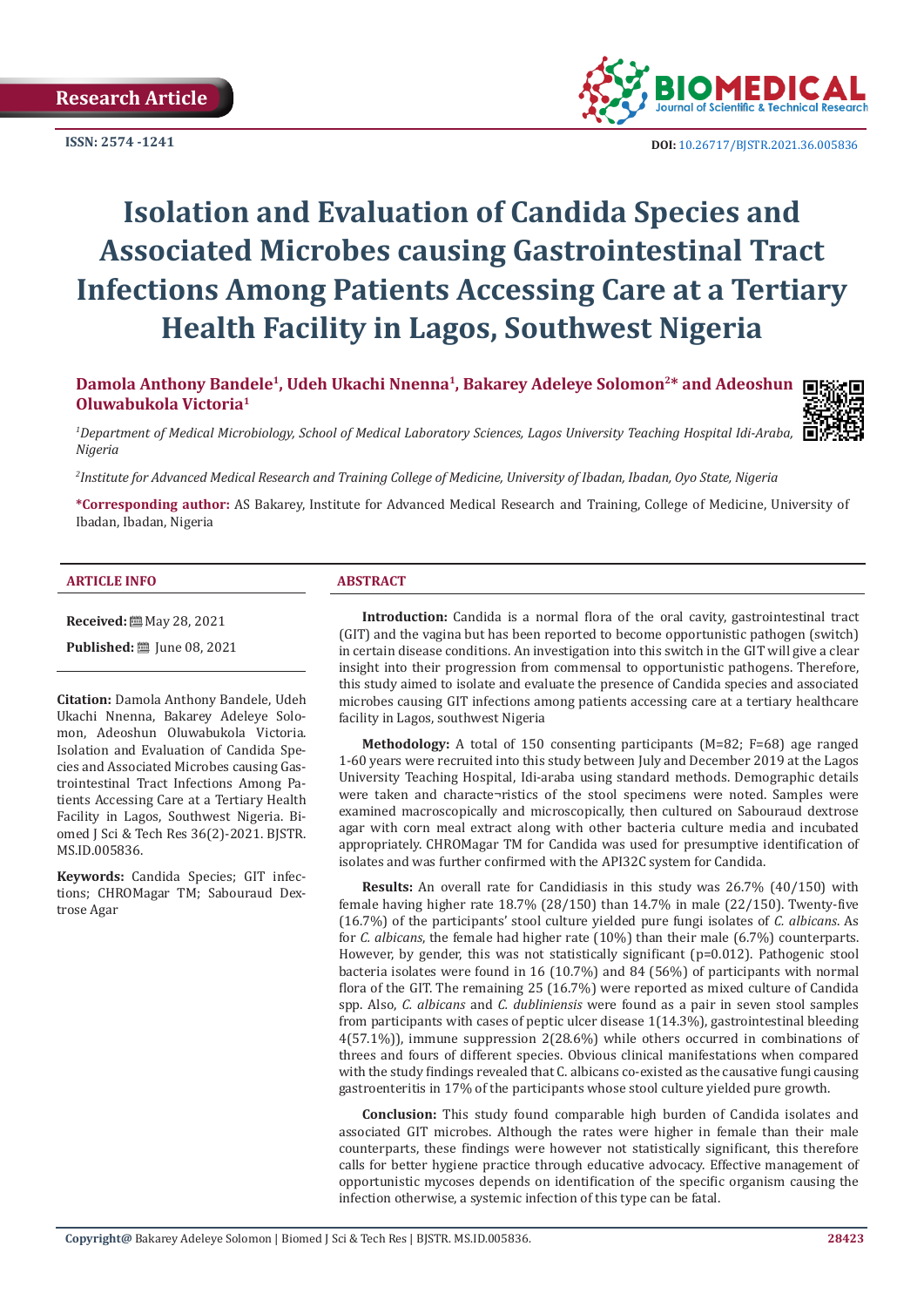# **Introduction**

Candida species reside in the human gastrointestinal tract as part of the body's microbiota. Due to changes in host environment as a consequence of disease conditions (such as immunosuppression, metabolic imbalances and dysbiosis), they can proliferate as opportunistic pathogens [1,2]. They are the predominant cause of opportunistic human mycoses, and are capable of causing superficial as well as invasive mycoses [3] Candida proliferation, especially with heavy growth, within the gut may result in and abdominal discomfort [4,5]. There are many Candida species harvesting the GIT and any of them can cause gastrointestinal candidiasis among disease patients; however, *Candida albicans* is the most common [6].

Studies reporting prevalence of gastrointestinal candidiasis at the global and continental levels are scarce, and studies in various countries have yielded varying results [2,7,8]. Previous studies carried out in different centres in African continent reported a non-uniform prevalence of gastrointestinal candidiasis with a varying rate of 12.4% but with a slightly higher prevalence in sub-Saharan Africa at 12.8% [9]. Both *C. albicans* and non-albicans Candida species revealed high rates of intrinsic and acquired forms of antifungal resistance [5,10-12]. Other microscopic fungi that may become opportunistic pathogens apart from Candida species include Aspergillus, Mucor, and Cryptococcus [11]. When specimens from infected patients are cultured, Candida spp are considered as pathogens when isolated either in pure or mixed culture and counts ≤ 10<sup>3</sup>, 10<sup>4</sup> and ≥10<sup>5</sup> cfu/ml are considered to be significant [13].

Successful treatment of opportunistic mycoses depends on identification of the specific organism causing the infection. Without effective therapy a systemic infection of this type can be fatal [14]. Furthermore, the yeast is also common commensal of the gastrointestinal tract (GIT). Most Candida infections are opportunistic, occurring in debilitated persons and also in persons with prolonged broad-spectrum antibiotics therapy. Roberth et al. [15], Edwards, [16] noted that even when the digestive flora remained balanced in otherwise healthy persons who lack beneficial bacteria in their gut (due to bad life style or bad feeding habits, probably on antibiotic, chemotherapy or on other strong chemicals); *C. albicans* was seen to over-proliferate and cause ill health.

Opportunistic fungal infections are increasing around the world with limited information on their prevalence in gastrointestinal (GIT) infections [3]. Different clinical forms of Candidiasis are known involving primarily the mucosal surfaces (thrush), GIT or urogenital tract, and deep-seated infections such as Candidaemia or Meningitis [17]. It is therefore pertinent to determine the level of pathogenicity of intestinal fungal infections in the study environment. In Nigeria the problem is compounded due to

laboratory challenges and inadequate facilities in many healthcare centres, which hinders the timely diagnosis and treatment of such infections. This study therefore aimed to isolate and evaluate the presence of *Candida species* and associated microbes causing GIT infections among patients accessing care at a tertiary health facility in Lagos, southwest Nigeria

# **Methodology**

## **Methods Ethical Considerations**

This study was approved by the Ethical consent and clearance from the Management of the Lagos University Teaching Hospital (LUTH), Idi-araba with Reference approval number No: NHRECO4/04/2008. All participants were provided with written informed consent before the enrolment, and for participants younger than age 18 years, written informed accent was provided by a parent or legal guardian.

## **Study Design**

This was a cross-sectional study carried out at the General Outpatient Department of the Lagos University Teaching Hospital. A total of 150 consenting participants (M=82; F=68) age ranged 1-60 years were recruited into this study between July and December 2019 at the Lagos University Teaching Hospital, Idi-araba along with the controls at random from both out-patient and in-patients clinics. The 80 control participants were the apparently healthy participants recruited from schools and offices at random within the ages of 1 and 60 years. Subsequently, informed consent of the participants was duly obtained in writing where they are adults and informed assent of guardians in the case of minor.

## **Inclusion Criteria**

Only participants presenting with provisional diagnosis of GIT related diseases, clinical history of being immunocompromised, on chemotherapy, admission and between the ages of 1and 60 years were considered.

## **Exclusion Criteria**

Participants with no GIT related illness or clinical history of being recently hospitalized or immunocompromised was not recruited for this study. Participants were randomly selected and informed consent was obtained. Eligible patients who picked cards with numbers that were multiples of three were enrolled in the study. The cards were reshuffled each time a card was picked and picked cards were not replaced. Where repeated numbers were generated, only one card with such numbers was left in the box.

## **Data and Sample Collection**

Clinical data were obtained from the consenting participants' medical records for demographic characteristics such as age, sex and antifungal medication. Stool specimens and blood samples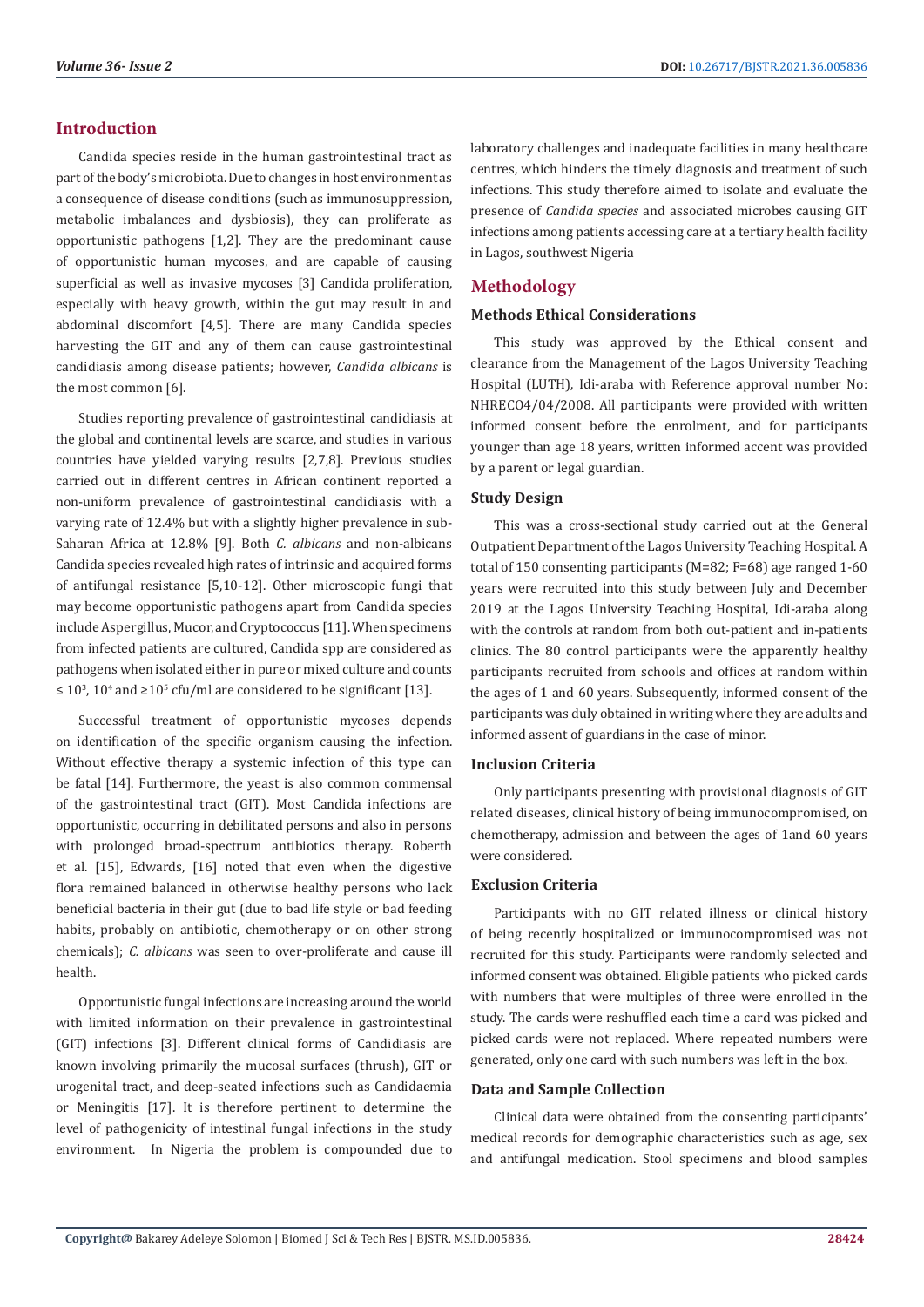were collected from the recruited participants. Participants were advised to look out for blood stained or mucoid portions of their freshly voided early morning stool sample and aseptically put directly into sterile wide mouth universal transparent container. The stool specimens were received and properly labeled with the participant's name, date and time of collection. Briefly, a sterile, wide-mouthed spoon fitted with a graduated stool container was labeled for each participant and participants were instructed to produce about 10 mL of stool. The specimens were immediately delivered to the laboratory for subsequent analysis. One 4-mL fasting blood specimen was collected from each participant into fluoride/oxalate tubes and the plasma separated from the cells within 30 min after collection.

#### **Sample Laboratory Analyses**

Stool samples were examined macroscopically for presence of blood, mucus, texture, colour, present or absence of adult worm. Wet preparation of each stool sample including control was done on clean grease free slides using physiological saline, 40% dimethyl sulphide (DMSO) KOH and Lacto phenol cotton blue then allowed to stand for 10minutes. Slides were then viewed with X10 objective of the microscope for presence of yeast cells measuring 2 – 4µ in diameter and fungi hyphae. Gram stained smears were also examined for yeast cells and fungi hyphae under the microscope using the X100 objective of the microscope. The yeasts may often be seen attached to pseudohyphae that stain Gram positive [18].

**Culture Media:** Sabouraud dextrose agar (pH 5.6) containing corn meal extract was prepared to give a final pH (at 25°C) 6.0 which will enhance growth and preserve the chlamydiospores according to the manufacturer's instructions. Bacteria stool culture media (Selenite F, MacConkey, DCA, SS agar) was prepared according to manufacturer's instruction and used to detect or exclude bacterial isolates [18]. As for inoculation, with the use of sterile wire loop and streaking method to obtain discreet colonies on culture plates, all stool samples including control were inoculated into two different sterile freshly prepared Sabouraud dextrose agar plates containing corn meal extracts and antibiotics (chloramphenicol, streptomycin, gentamycin at a concentration of 100mg/liter of medium respectively) because of the bacteria load in stool specimens and also cultured on the different routine bacteria stool culture media mentioned above to identify and then exclude gastroenteritis of bacteria origin. All inoculated media including the Selenite F broth was incubated at 35°C – 37°C respectively. One of the Sabouraud agar plate were incubated at room temperature (18°C – 25°C).

**Plate Reading:** Presumptive fungi colonies were read based on their colonial appearance: size, shape, elevation, consistency (mucoid, dry or semi-mucoid), colour or pigmentation, and distinctive yeast (bread) smell. The number of colonies on plates showing pure fungal growth was counted. Those with counts ranging from  $\leq 10^3$ , 10<sup>4</sup> and  $\geq 10^5$  cfu/g after 24 - 72hrs incubation were regarded as significant [13]. Plates that showed no growth after 7days incubation on the Sabouraud dextrose corn meal extract agar plates were disregarded and discarded appropriately. Bacterial isolates from the routine bacteriology culture plates were identified and their pathogenicity determined appropriately.

#### **Identification Test Methods**

These are test procedures that were used for the identification and characterization of the various fungal species isolated. The tests include Gram's reaction. Smears of isolates were made on grease free slides, stained by Gram's Method and examined under the x100 objective of the microscope. Yeast cells stained purple blue indicating that they were Gram positive. Gram negative organisms stain red. As for Germ tube test, suspension of pasty colonies of white or cream color on fungal culture plates were made in khan tubes containing 0.5 ml of human serum, incubated for 2 to 3hours at 37°C and examined microscopically (a drop of lacto phenol cotton blue was added to the drop of the suspension on the slide to stains the yeast cells) for the detection of yeast cells with sprouting /tubelike outgrowth from the cells (germ tubes). *C. albicans* is germ tube positive [18].

# **Preliminary Speciation of Candida using Special Selective Fungal Agar Media CHROMagarTM:**

Suspected isolates were subcultured on BBL™ CHROMagarTM. The inoculated plates were incubated aerobically at 37°C for 24 hours. After incubation, the colours of the isolates were noted and identified on the colour chat.

**Sugar Fermentation:** Tests API 32C System: With the use of API 32C system, sugar fermentation test was carried out. Isolates were first purified by sub culturing on Sabouraud dextrose agar at least 2 to 3 times. Intermittent staining was done with Lacto phenol cotton blue and viewed under the X100 objective lens to be sure the isolate was yeast. A suspension from the culture medium was made in Sabouraud dextrose broth with a turbidity equivalent to 2 McFarland. From each of the suspension, 250µl was then transferred into an ampoule of the API 32C System medium. A volume of 135µl of prepared yeast basal medium suspension was then pipetted into wells containing 32 different freeze-dried sugars and incubated at 30°C for 24 to 48 hours. After incubation, growth was seen as turbidity in the well containing the sugars (substrate) in each cupule and was read using the ATB™ Expression™ or mini API instrument, or visually. Identification was obtained using the identification software into which the positive substrate code combinations are imputed and printed out [19]. Software identification was done at the Chemistry Department at FIIRO (Federal Institute of Industrial Research, Oshodi) Lagos state.

**Growth at 45°CI:** Suspected fungi colonies were inoculated into Sabouraud dextrose broth and incubated at 45°C and has been monitored for turbidity at different days for 7 to 10days. The ability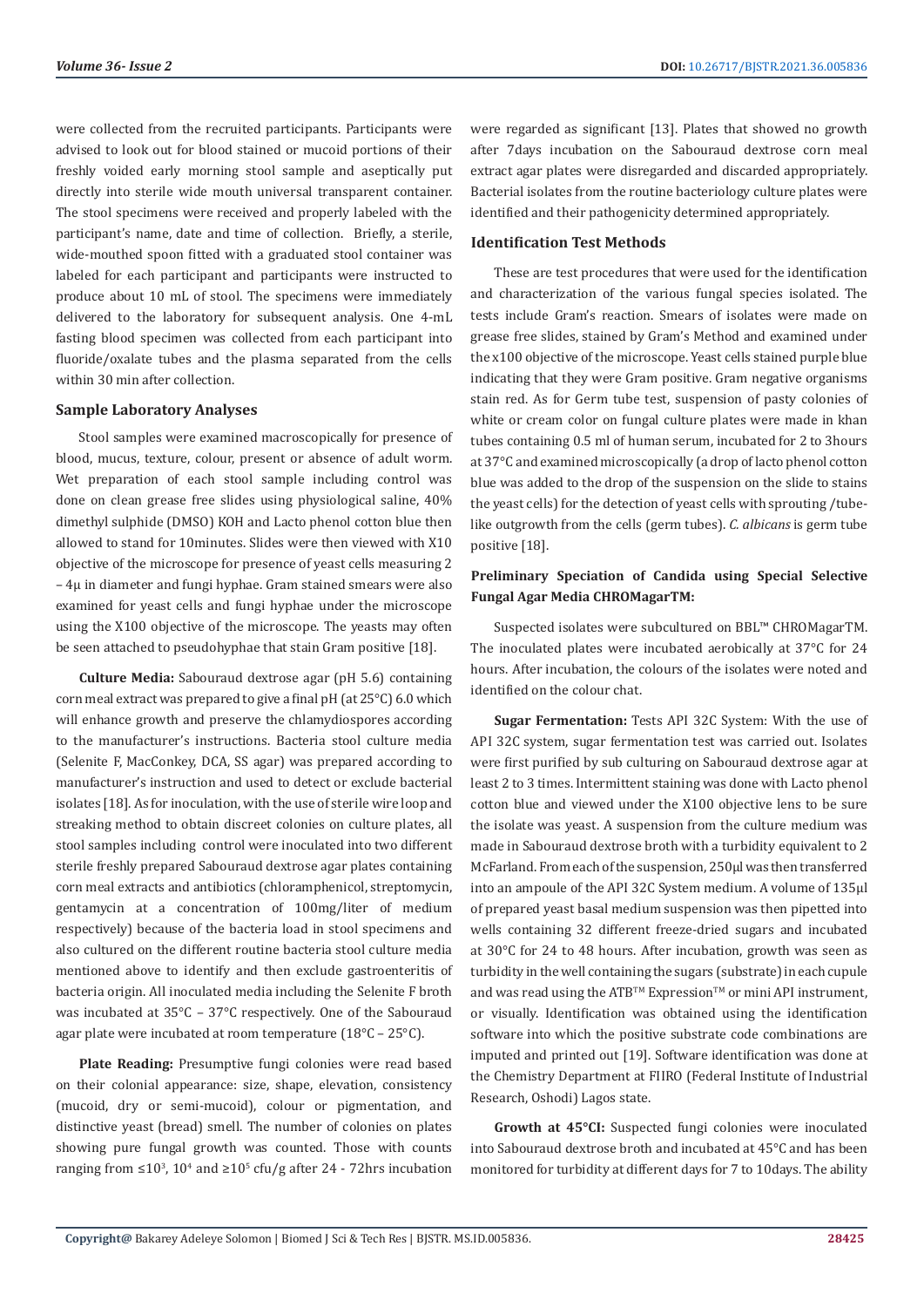of *C. dubilinensis* to grow at 45°C helps to differentiate it from *C. albicans* [20].

**Chlamydiospore Formation:** Suspected culture isolates were inoculated onto Sabouraud dextrose agar plates using the Dalmau technique i.e., on a microscopic glass slide and a light-tomoderate inoculum of the greisen tube test was transferred by loop and streaked lightly over an area slightly greater than that to be covered by the subsequently placed, sterile, 22mm cover glass which was then incubated at 37°C for up to 3hours. Periodically, this begins between 1- 1.5hours. Cultures were observed through the cover glass for germ tube production. The low-power objective was used to scan the inoculated area; the high-dry objective was used to confirm the presence of germ tubes. After germ tube detection of after 3hours at 37°C, the plates were incubated at room temperature (18°C – 25°C) for chlamydiospore formation, a drop of Lacto phenol cotton blue was added to improve clarity and staining of chlamydiospore [21].

## **Statistical Analysis**

Descriptive statistics was used to describe the study characteristics of the participants. Continuous variables were summarized as means, standard deviations (SD) for normally distributed or medians, interquartile ranges [IQR] in the case of skewed data and categorical variables were presented as proportions. Data was double-entered into Microsoft Excel and Microsoft Access spread sheet to ensure accuracy of data placement into variables. The validated data was then transferred into SPSS version 20.0 for analysis. Data was summarized as number and percentages. The percentages of the different types of Candida species generated from the result of the study were compared between different disease conditions using Chi-square and ANOVA test. Statistical outcomes with P-value < 0.05 was considered to be significant.

## **Results**

Stool samples were collected from 150 consenting participants, 82 (55%) of them were males and 68 (45%) were females (Figures 1 & 2). An overall rate of 26.7% (40/150) for Candidiasis was found in this study with female accounting for 18.7% as against 14.7% for the male counterparts. Age group (31– 40 years) had the highest population of 29 (19%) and the least came from the age group 11- 20 years with only 20 (13%) participants (Table 1).



**Figure 1:** Age and sex distribution.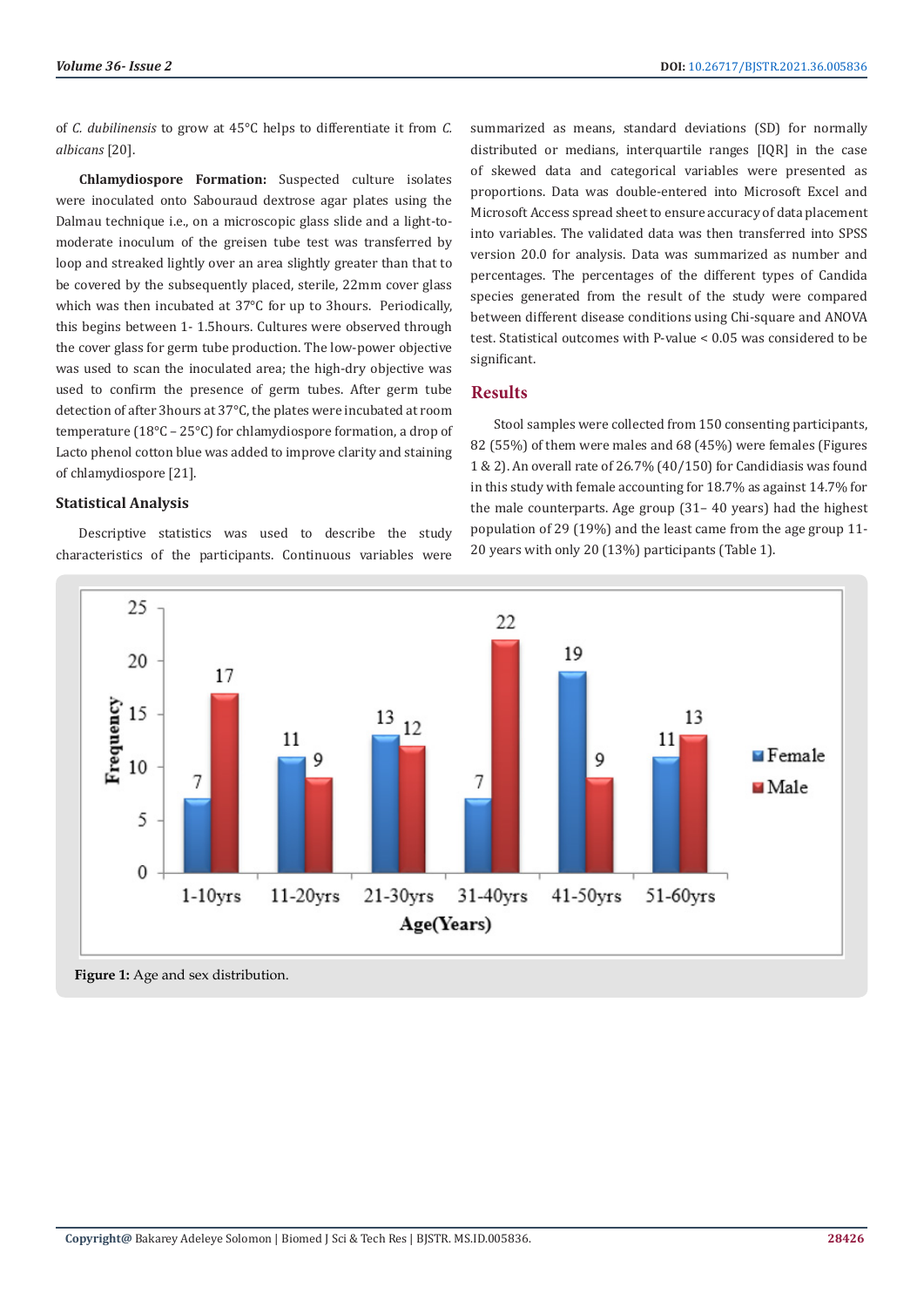

|  |  | Table 1: Gender Distribution of Isolates among Participants. |  |  |  |
|--|--|--------------------------------------------------------------|--|--|--|
|  |  |                                                              |  |  |  |

|                |            |                | Female         |                          | Male           |            |                |                |                          |          |
|----------------|------------|----------------|----------------|--------------------------|----------------|------------|----------------|----------------|--------------------------|----------|
| Age<br>(years) | No. tested | C. albicans    | Candida spp    | <b>PBI</b>               | GIT (NF)       | No. tested | C. albicans    | Candida spp    | <b>PBI</b>               | GIT (NF) |
| $1 - 10$       | 7          | 2              | 2              | $\overline{\phantom{a}}$ | 3              | 17         | -1             | 3              | 6                        | 7        |
| $11 - 20$      | 11         | 2              | $\overline{4}$ |                          | $\overline{4}$ | 9          |                | 2              | $\overline{\phantom{a}}$ | 6        |
| $21 - 30$      | 13         | $\overline{a}$ |                | $\overline{\phantom{0}}$ | 10             | 12         | $\overline{2}$ | 2              | $\overline{ }$           | 7        |
| $31 - 40$      | 7          |                | 2              |                          | 3              | 22         | 3              | 1              | $\overline{\phantom{a}}$ | 18       |
| $41 - 50$      | 19         | $\overline{4}$ | 2              | $\blacktriangleleft$     | 12             | 9          | $\mathbf{1}$   | $\overline{c}$ | $\overline{ }$           | 5        |
| $51-60$        | 11         | 4              | $\overline{2}$ | $\overline{2}$           | 3              | 13         | $\overline{2}$ | 2              | 3                        | 6        |
| TOTAL          | 68         | $15(22.1\%)$   | $13(19.1\%)$   | 5                        | 35             | 82         | $10(12.2\%)$   | 12(14.6%)      | 11                       | 49       |

Chi-square= 28 Chi-square=21.0

P-value= 0.531 P-value =0.693

KEY: PBI => Pathogenic bacteria isolate. GIT (NF) => gastrointestinal tract (Normal flora)

Total Candida Spp=28 i.e Female (28/150=18.7%)

Total Candida Spp=22 i.e Male (22/150=14.7%); Total Candida Spp=40/150=26.7%.

Sixteen (10.7%) of the 150 participants' stool culture yielded Pathogenic Bacteria Isolates (PBI) in both female and male participants. Seventy-six (56%) of the stool specimens yielded growth of normal flora of the GIT; the stool cultures comprised mainly of mixed bacteria colonies and scanty colonies of fungi. The microscopic examination of these stool specimens had very scanty or no yeast cells. Out of the 50 participants whose stool samples where positive for Candida spp, 25 of them yielded pure isolates of *C. albicans* and the remaining 25 occurred as mixed Candida isolates. Fifteen of the 25 pure *C. albicans* isolates were found among the female participants and the remaining 10 were from male participants (Table 1). Eighty-two (82) participants were males but only ten (10) were positive for fungal isolate (*C. albicans*)

and 11 for pathogenic bacteria. Fifteen (15) female participants were positive for fungal isolate (*C. albicans*) and five (5) pathogenic bacteria were recorded among 68 female participants. A total of 84 (35 females and 49 males) participants had normal flora of the GIT in their stool cultures (Table 1).

# **Distribution of Isolates by Disease Conditions**

Twenty-six of the participants were clinically diagnosed to have PUD, six of their stool cultures yielded Candida as isolates, 2 in pure cultures and 4 in mixed cultures. No pathogenic bacterium was isolated in this group, but 20 participants had isolates of normal GIT flora. From the 40 participants with diarrhea, there were 4 cases with fungi isolates: one in pure culture and 3 in mixed culture.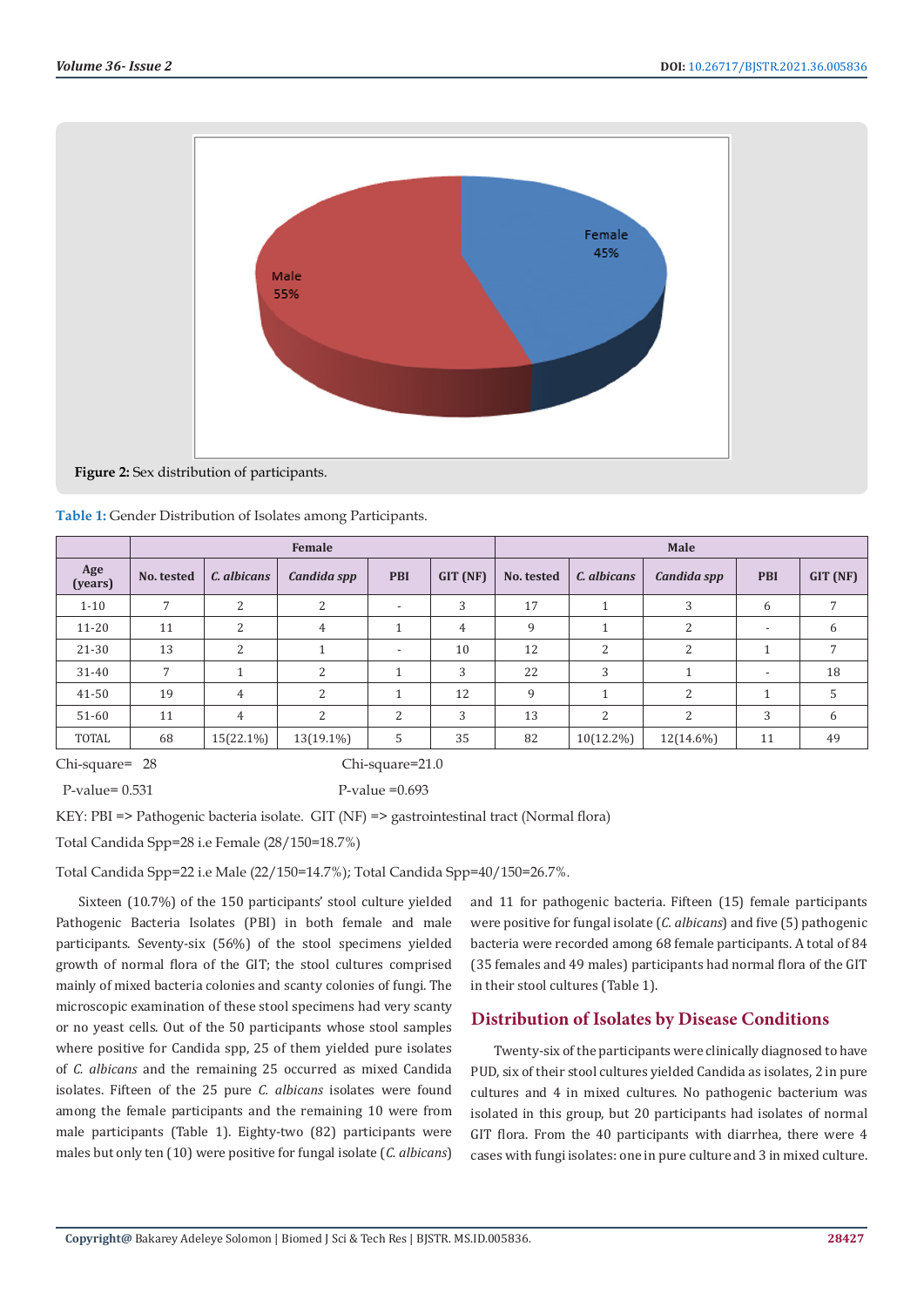Samples from six participants in the group yielded pathogenic bacteria isolates, while samples from 30 participants yielded GIT normal flora. Among participants with gastrointestinal bleeding, there were 12 cases of fungal isolates, 4 of these were pure isolates while 8 were mixed isolates. Samples from 2 and 6 participants in this group yielded pathogenic bacteria isolates and gastrointestinal normal flora respectively. Participants with immune suppression were 42. Samples from 14 of them yielded fungal isolates; 6 as pure isolates and 18 as mixed isolates. Culture of 8 participants' samples yielded pathogenic bacterial isolates, while from 20 participants the isolates were bacteria of the normal gastrointestinal flora.

There were 21 HIV participants in the study. Thirteen of them had fungal isolates; 11 in pure culture and 2 in mixed culture. Samples from 8 participants yielded normal flora of the gastrointestinal tract. The sole participant on chemotherapy in this study had only fungal isolate in pure culture. Fifty of the 150 participants across all groups tested had fungal isolates in their cultures. Twenty five were in pure culture and another 25 in mixed culture. The microscopic examination of stool specimens yielding pure isolates revealed predominantly yeast cells with hyphae. While for those yielding mixed fungi isolates the microscopic examination revealed predominantly yeast cells only (Table 2).

| <b>Clinical Diagnosis</b> | Total no. of<br>participants tested | No. of positive<br>fungal cases | <b>Pure fungal</b><br>isolates | <b>Mixed fungal</b><br>culture | Pathogenic<br><b>Bacteria</b> isolates | <b>GIT</b> normal flora |
|---------------------------|-------------------------------------|---------------------------------|--------------------------------|--------------------------------|----------------------------------------|-------------------------|
| <b>PUD</b>                | 26                                  | 6                               | 2(8%)                          | 4(15%)                         | <b>NIL</b>                             | 20 (77%)                |
| Diarrhoea Disease         | 40                                  | 4                               | 1(3%)                          | 3(7%)<br>6(15%)                |                                        | 30 (75%)                |
| GIT Bleeding              | 20                                  | 12                              | $4(20\%)$                      | $2(10\%)$<br>$8(40\%)$         |                                        | $6(30\%)$               |
| Immune<br>Suppression     | 42                                  | 14                              | 6(14%)                         | 8(19%)                         | 8(19%)                                 | 20 (48%)                |
| <b>HIV</b>                | 21                                  | 13                              | 11 (52%)                       | $2(10\%)$                      | <b>NIL</b>                             | 8(38%)                  |
| Chemotherapy              |                                     |                                 | $1(100\%)$                     | <b>NIL</b>                     | <b>NIL</b>                             | <b>NIL</b>              |
| <b>TOTAL</b>              | 150                                 | 50                              | 25 (16.7%)                     | 25 (16.7%)                     | 16 (11%)                               | 84 (56%)                |

**Table 2:** Distribution of Isolates by Disease Conditions.

Chi-square=  $66.2$ . p-value =  $0.000$ 

KEY- PUD= Peptic Ulcer Disease.

HIV= Human immune-deficiency virus.

# **Age and Sex Distribution of Pure** *Candida Albicans* **Isolates Among Participants**

Out of the 150 participants tested, 50 were positive for fungi culture but only 25 participants stool culture yielded pure *Candida albicans* isolates. The age group 51 - 60 years with 24 (11 females and 13 males) participants had pathogenic *C. albicans* infection in 25% of the participants in the group as the highest. As for *C. albicans*, the female had higher rate (10%) than their male (6.7%) counterparts. However, by gender, this was not statistically

significant (p=0.012). The age group 1- 2 years with 24 participants comprising 7 females and 17 males, had the least rate (12.5%) of pure *C. albicans* infection. Among the age groups 11 -20 years and 21 – 30 years, the *C. albicans* infection isolation rates were 15% and 16% respectively. For the age ranges 31 – 40 years and 41 – 50 years, the rates of isolates were 13.8% and 17.9% respectively. Age group (31 – 40) years recorded the highest number of participants [29] in this study with 4 participants being infected and a frequency of 3% of the total population (Table 3).

**Table 3:** Age and sex distribution of Pure Candida albicans Isolates among Participants.

|             | <b>Females</b> |                 |               | Male            |              |                    |  |
|-------------|----------------|-----------------|---------------|-----------------|--------------|--------------------|--|
| Age (years) | <b>Tested</b>  | NO (%) Positive | <b>Tested</b> | NO (%) Positive | <b>Total</b> | Total (%) Positive |  |
| $1 - 10$    |                | 2(29%)          | 17            | 1(6%)           | 24           | $3(2\%)$           |  |
| $11 - 20$   | 11             | 2(18%)          | 9             | $1(11\%)$       | 20           | $3(2\%)$           |  |
| $21 - 30$   | 13             | 2(15%)          | 12            | 2(17%)          | 25           | 4(3%)              |  |
| $31 - 40$   |                | 1(14%)          | 22            | 3(14%)          | 29           | 4(3%)              |  |
| $41 - 50$   | 19             | 4(21%)          | 9             | $1(11\%)$       | 28           | 5(3%)              |  |
| $51 - 60$   | 11             | 4(36%)          | 13            | 2(15%)          | 24           | 6(25%)             |  |
| TOTAL       | 68             | 15 (22.1%)      | 82            | 10 (12.2%)      | 150          | 25(16.7%)          |  |

Chi-square= 14.7, p-value=0.012

NB: C. albicans, female had higher rate of 10% (15/150) than their male of 6.7% (10/150) counterparts.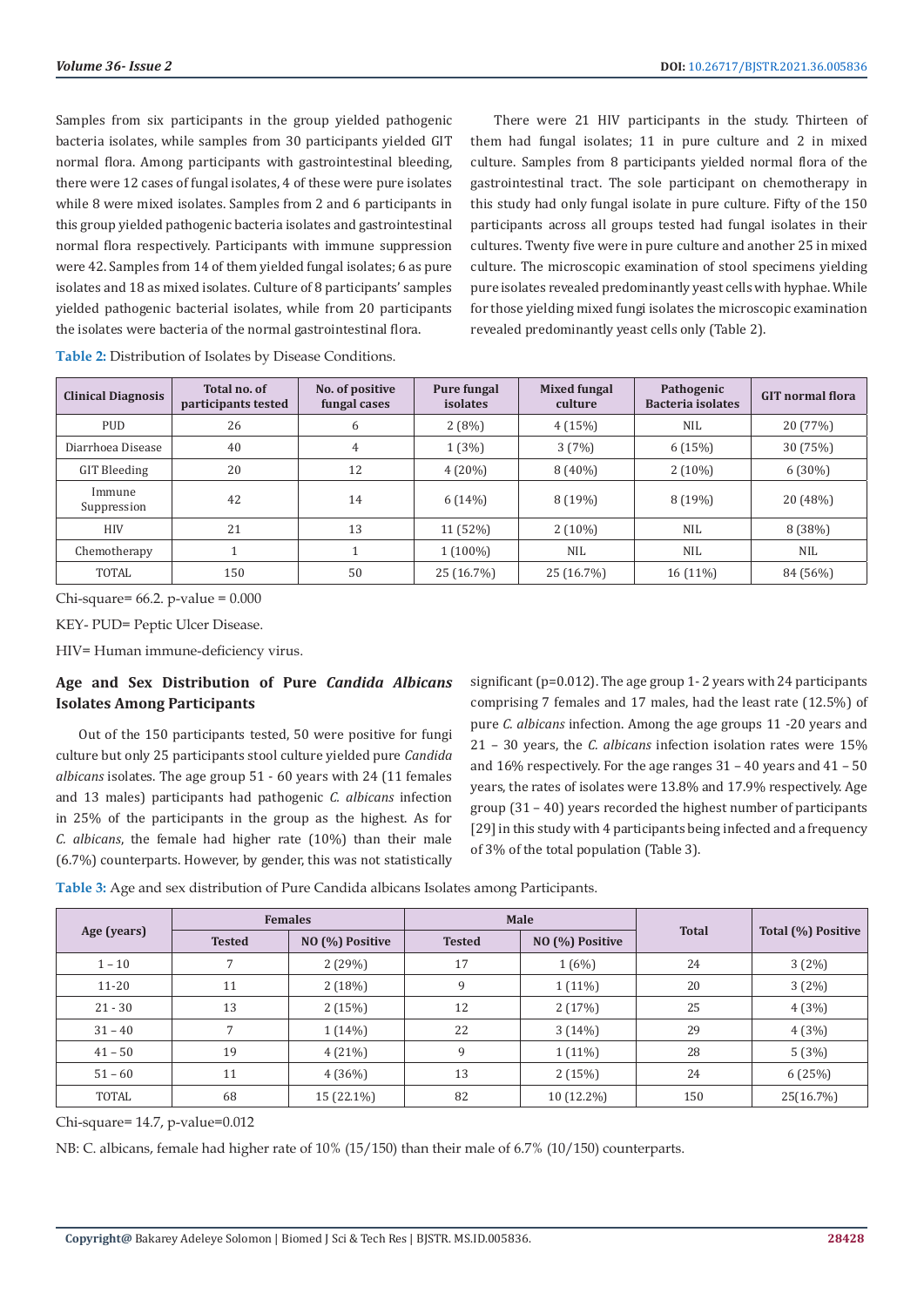**Table 4:** Distribution of Mixed Isolates of Candida species by Disease Conditions.

| <b>Mixed Growth of</b>                                            | NO. of Cases in Various Disease Conditions |                          |                |                          |                          |                |              |  |  |  |
|-------------------------------------------------------------------|--------------------------------------------|--------------------------|----------------|--------------------------|--------------------------|----------------|--------------|--|--|--|
| <b>Organisms</b>                                                  | <b>PUD</b>                                 | <b>DD</b>                | <b>GIT BD</b>  | <b>IMM SU</b>            | <b>HIV</b>               | <b>CHEMO</b>   | <b>TOTAL</b> |  |  |  |
| C. albicans<br>C. dubilinensis                                    | $\,1\,$                                    | $\overline{a}$           | $\overline{4}$ | $\sqrt{2}$               | $\overline{a}$           | L,             | $\sqrt{ }$   |  |  |  |
| C. tropicalis<br>C. dubilinensis                                  | $1\,$                                      | $\overline{\phantom{a}}$ | $\overline{a}$ | $\overline{\phantom{a}}$ | $\overline{\phantom{a}}$ | $\overline{a}$ | $1\,$        |  |  |  |
| C. albicans<br>C. parapsilosis                                    | $\overline{a}$                             | $\mathbf{1}$             | $\overline{a}$ | $\overline{a}$           |                          | L              | $\,1\,$      |  |  |  |
| C. lusitaniae<br>C. tropicalis                                    | $\overline{\phantom{a}}$                   | $\overline{a}$           | $\mathbf{1}$   | $\overline{a}$           | $\overline{a}$           | $\overline{a}$ | $\,1\,$      |  |  |  |
| C. albicans<br>C. membranaefaciens                                | $\overline{a}$                             |                          | $\overline{a}$ | $\overline{a}$           | $\mathbf{1}$             | $\overline{a}$ | $\,1\,$      |  |  |  |
| C. albicans<br>C. tropicalis                                      |                                            |                          |                |                          | $\mathbf{1}$             |                | $\mathbf{1}$ |  |  |  |
| C. albicans,<br>C. tropicalis<br>C. dubilinensis                  | $\,1\,$                                    |                          |                | $\overline{2}$           |                          |                | 3            |  |  |  |
| C. tropicalis,<br>C. dubilinensis,<br>C. kefyr                    | $\,1\,$                                    |                          |                | $\overline{a}$           |                          |                | $\,1\,$      |  |  |  |
| C. albicans,<br>C. tropicalis,<br>C. kruzei                       |                                            | $\mathbf{1}$             |                |                          |                          |                | $\mathbf{1}$ |  |  |  |
| C. albicans,<br>C. tropicalis<br>C. parapsilosis                  |                                            | $\,1\,$                  | $\,1\,$        |                          |                          |                | $\sqrt{2}$   |  |  |  |
| C. albicans,<br>C. tropicalis<br>C. lusitaniae                    | $\overline{a}$                             |                          |                | $\,1\,$                  |                          |                | $\,1\,$      |  |  |  |
| C. galbrata<br>C. lusitaniae<br>C. tropicalis                     | $\overline{a}$                             |                          |                | $\,1\,$                  |                          |                | $1\,$        |  |  |  |
| C. tropicalis<br>C.galbrata<br>C. membranaefaciens                | $\overline{a}$                             |                          |                | $1\,$                    |                          |                | $1\,$        |  |  |  |
| C. albicans,<br>C. tropicalis<br>C. parapsilosis<br>C. kruzei     | $\overline{a}$                             |                          | $\sqrt{2}$     | $\overline{a}$           |                          |                | $\sqrt{2}$   |  |  |  |
| C. albicans,<br>C. tropicalis<br>C. dubilinensis<br>C. lusitaniae |                                            |                          |                | $1\,$                    |                          |                | $1\,$        |  |  |  |

Chi-square= 72.2, p-value=0.000 \*Values too small for statistics

 KEY PUD – Peptic Ulcer Disease

DD - Diarrhoea Disease

GIT BD – Gastrointestinal Bleeding

IMM SU – Immune suppression

HIV – Human Immune Virus

CHEMO – Chemotherapy

The total number of mixed *Candida isolates* from the stool culture of 25 participants was 66, from 9 different *Candida* species in all the disease conditions. There were six different combinations of 2 species, seven different combinations of 3 species, and two

different combinations of 4 species. Thus, the different groups of mixed candida isolates were 15 in number. Candida tropicalis, *C, albicans*, *C. dubilensis*, and *C. lusitaniae* were present in 12, 10, 5 and 4 mixed *Candida* isolates respectively. Candida parapsilosis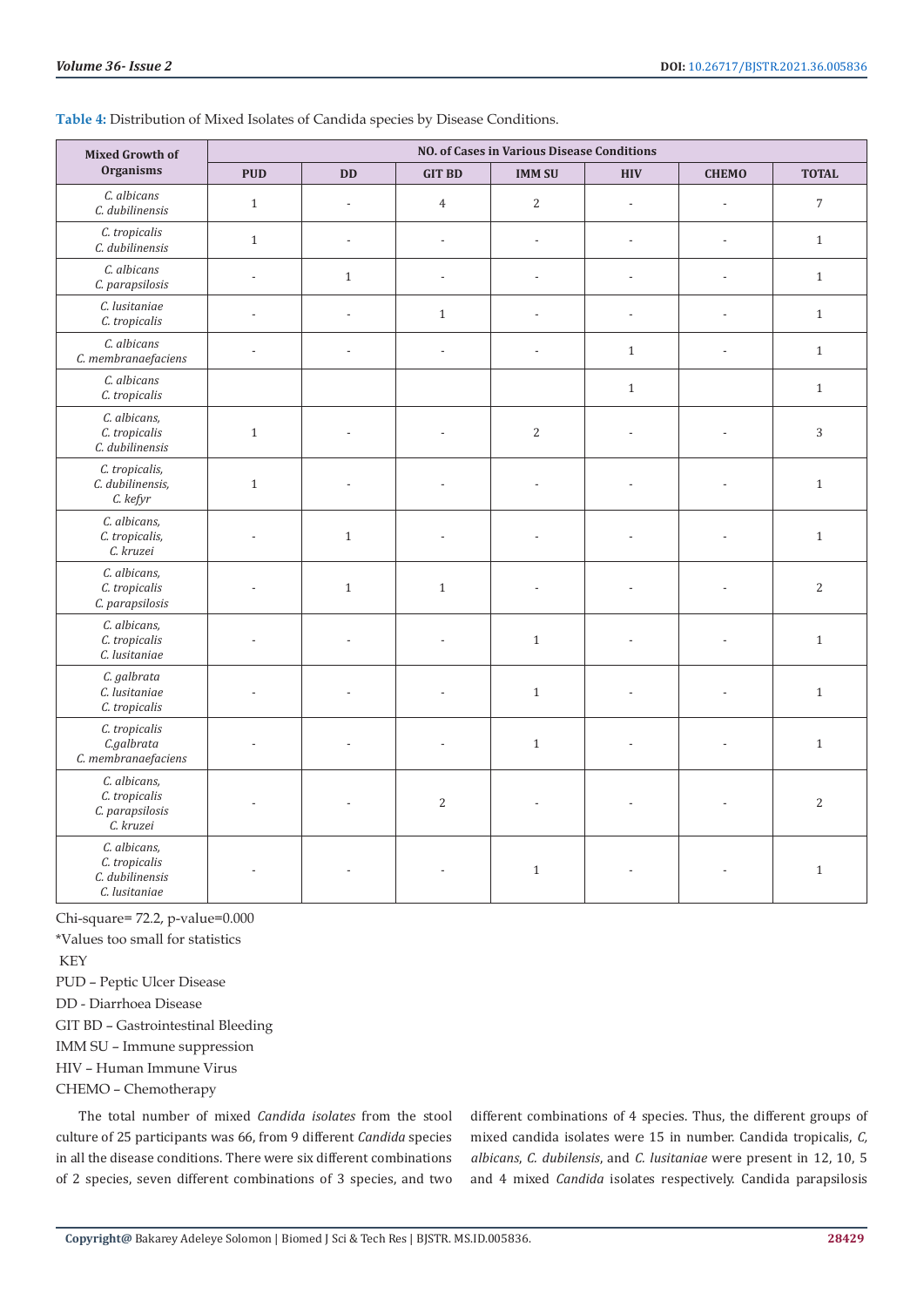was present in 3 different mixtures, while C membranaefasciens, *C. kruzei* and *C. galbrata* were each present in varied combinations of two species. *Candida kefyr* was present with *C. tropicalis* and *C. dubilinensis*, in only one combination of three mixed species isolated from a participant with peptic ulcer disease (Table 4).

The mixed isolates of *C. albicans* and C. dubilensis were isolated from seven participants: 1 with peptic ulcer disease; 4 with gastrointestinal bleeding; and 2 with immune suppression. Each of the other five pairs of mixed candida isolates was isolated from one participant. No pair of Candida isolates was obtained from participants with immune suppression and those on chemotherapy. The combination of *C. albicans*, *C. tropicalis* and *C. dubilinensis* was isolated in three participants: 1 with peptic ulcer disease and 2 with immune suppression. While the combination of *C. albicans*, *C. tropicalis* and *C. parepsilosis* was isolated in two participants: 1 with diarrhoeal disease and 1 with gastrointestinal bleeding. Three other combinations of 3 candida species were each obtained from one participant in the group with immune suppression. The same combination of four candida species was isolated from

two participants with gastrointestinal bleeding. While a different combination of four mixed candida isolates was obtained from a participant with immune suppression. There was no mixed candida isolates obtained from the stool cultures of participants on chemotherapy.

*Candida albicans* was part of the mixed isolates from 20 (80%) of the 25 participants. Candida tropicalis, *C. dubliniensis* and *C. parapsilosis* were present in the mixed isolates from 16 (64%), 13 (52%) and 5 (20%) of the participants. *Candida lusitaniae*, *C. kruzei*, *C. membranaefaciens*, *C. galbrata*, were also identified as parts of the mixed isolates in 4 (16%), 3 (12%), 2 (8%) and 2 (8%) respectively, in the participants. *Candida Kefyr* was identified in only 1 (2%) of the 25 participants (Table 4). The total number of control participants recruited for this study was eighty, thirty-six (45%) of them were females and forty-four (55%) were male participants. All the stool samples collected from the participants in the control group yielded growth of normal flora (bacteria and fungi) of the gastrointestinal tract (GIT). Their stool microscopy revealed very scanty or no yeast cells (Table 5).

**Age Female Male Total No. Age Group (%) Total Positive Cases Total Negative Cases Cumulative Percentage** 1-10yrs | 4 | 9 | 13 $(16.3)$  | NIL | 13 | 16.3 11-20yrs | 7 | 6 | 13 $(16.3)$  | NIL | 13 | 32.5 21-30yrs | 7 | 6 | 13(16.3) | NIL | 13 | 48.8 31-40yrs | 3 | 10 | 13 $(16.3)$  | NIL | 13 | 65 41-50yrs | 10 | 4 | 14 (17.5) | NIL | 14 | 82.5 51-60yrs | 5 | 9 | 14 (17.5) | NIL | 14 | 100 Total 36 44 80 (100) NIL 80

#### **KEY**

Nil= No pathogen was isolated from the control group.

Table 5: Frequency table for control participants.

## **Discussion**

In this study, the intestinal stool culture yielded pure fungi isolates of Candida species with an overall prevalence of 26.7% (40 isolates found among 150 patients). This is considerably higher than other findings such as 21.5% in Cameroon [22] but lower than 41.1% in Mexico (2) and 75.47% in Poland in 2015 [23] The prevalence in this study was also higher than the overall prevalence in sub-Saharan Africa, which was estimated to be 23.4% [7]. [8] in India, however, reported a lower prevalence (9.7%). Previous authors have noted a wide variation in the prevalence of Candidiasis depending on region, population surveyed and even the research methods used [24]. However, most studies used similar culturebased methods, the quantification threshold for colony-forming units of the culture colonies have diverse threshold. We adopted a threshold range of 105 colony forming unit (CFU) considered significant for growth, whereas in Poland study according to [23]

a wider range (103 CFU – 106 CFU) was considered. This may have resulted for the significantly higher prevalence in their study.

In the current study, female patients had a higher prevalence rate compared to male patients  $(18.7\% \text{ vs } 14.7\%; \text{ p} = 0.0439).$ A study conducted in Vienna, Austria, on burn patients found a female predisposition in systemic and related candidiasis [25]. The predilection of gastrointestinal Candidiasis in female patients is poorly understood and there is no proper explanation for the predisposition [26]. In species distribution of Candida isolates, *C. albicans* accounted for the majority (16.7%) of isolates in this study. This is consistent with other studies that identified it as the most common isolate from clinical materials, [27,28] and could be attributed to the fact that *C. albicans* is highly adapted to the human mucosal surfaces and possesses virulence factors such as protease production and biofilm formation [24,29]. These enhance its chances of survival in the gastrointestinal tract. Omrani et al.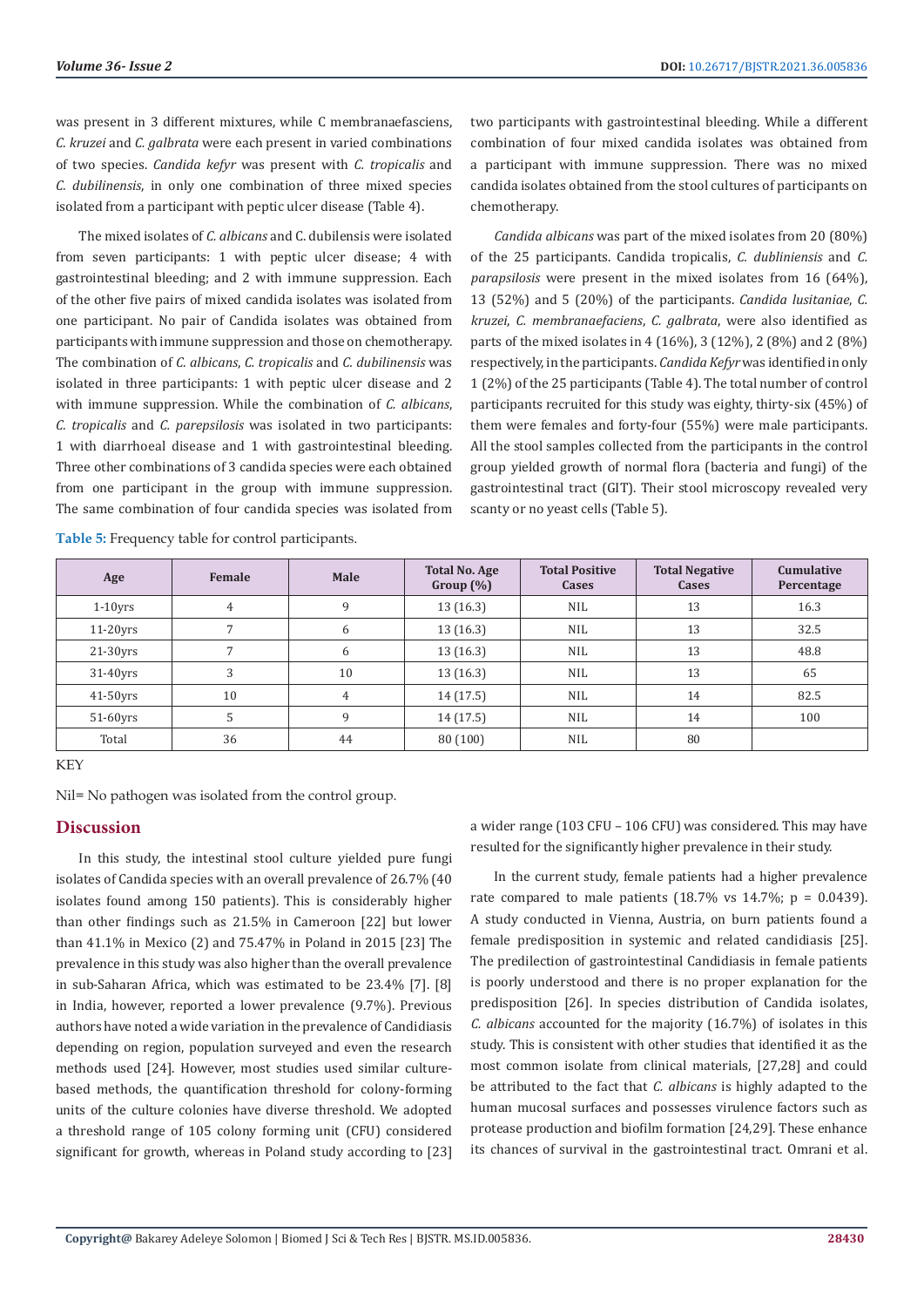[30] in their review of African studies also found a predominance of *C. albicans*.

Furthermore, the remaining 25 (16.7%) were reported as mixed culture of Candida spp. *C. albicans* and *C. dubliniensis* were found as a pair in seven stool samples from participants with cases of peptic ulcer disease 1(14.3%), gastrointestinal bleeding 4(57.1)), immune suppression 2(28.6%); others occurred in combinations of threes and fours of different species. This is consistent with the studies in Poland [23] and India [31]. Non-albicans species in general accounted for a larger number of isolates in studies by Banerjee et al. [31] in India, as well as in Brazil and Chile [32]. The most frequent pathogens were Candida spp. (14.9%). The pathogenicity of fungal infection in this study was established in 17% of the studied population and *C. albicans* was confirmed to be the pathogenic fungus causing infection (gastroenteritis) in them. A sub group of participants with HIV infection in this study had a prevalence of 85% in pure culture and 15% in mixed culture respectively. The high prevalence in this subgroup could be as a result of the limited number of participants with HIV in this study. Generally, the immune system in HIV cases are suppressed hence the chances of *C. albicans* attaining pathogenic state were high [29,32].

In other disease conditions, the pervalence of *C. albicans* were significant, ranging from 25% in diarrhoea disease to 100% in the only participant with cancer and on chemotherapy included in this study. Co-existing infections is comoon when immunity is reduced and as a result, the prevalence obtained in the subgroups (HIV and Immune Supression) in this study were 85% and 43% respectively which were obtained for pure *Candida albicans* isolates. This was in line with the study obtained in Saudi Arabia with the overall prevalence of intestinal fungal infections of 58.7% in transplant recipients [32].

The most prevalent fungus in that study was Candida spp., which was seen in 22% of the study patients and 24.4% of the control group. Co-existing infection with two or more fungi was seen in 14.8% and 3.4% in the case and control groups. Interestingly, there was no significant difference (p-value= 0.05) in the prevalence of infection by a single organism between the two groups [33,34]. However, co-existing infection with two or more species was more prevalent in transplant recipients. There was a significant difference in the prevalence between the case and control groups in this study and this was seen in all the disease conditions especially in cases of GIT bleeding and immune suppression. Stool samples from all the participants used as control, yielded growth of gastrointestinal normal flora in this study. This may be as a result of other host factors like irritable bowel syndrome etc. that must be present for Candida to exist as a pathogen [34,35].

The pair of *C. albicans* and *C. dubliniensis* was isolated in seven stool samples from participants with cases of Peptic Ulcer Disease (1), Gastrointestinal Bleeding (4) and Immune Suppression (2) in this study; this may be attributed to the closely related genetic materials shared by these species which may have helped to increase their level of invasiveness in strain related virulence factors [36-38] though further study may be required to establish this fact. Other stool samples also yielded pairs (5) but in combination of various species. Ten (10) stool samples occurred as mixed cultures of three different species and only three of the participant's stool reported a combination of four different species (Table 4). Generally, fungal infection (gastroenteritis) was reported more in this study than bacteria (gastroenteritis) which indicates a shift from the normal cases. The reason for this shift may be attributed to Candida overgrowth which was supported by the study of Roberth et al. [15] and is in line with results from this work.

#### **Conclusion**

Prevalence of gastrointestinal candidiasis was relatively high among the participants of this study. The infection is associated with female sex having higher burden of candida isolates and other GIT microbes due to poor glycaemic control and previous use of antifungals, antibiotics and corticosteroids. Nystatin can be a drug of choice in the treatment of gastrointestinal candidiasis, if the suspension or tablet formulations can be made available. This therefore calls for better hygiene practice through educative advocacy. Effective management of opportunistic mycoses depends on identification of the specific organism causing the infection otherwise, a systemic infection of this type can be fatal.

#### **References**

- 1. [Lisboa C, Ferreira A, Resende C, Rodrigues AG \(2009\) Infectious](https://pubmed.ncbi.nlm.nih.gov/19200183/) [balanoposthitis: management, clinical and laboratory features.](https://pubmed.ncbi.nlm.nih.gov/19200183/) [International Journal of Dermatology 48\(2\): 121-124.](https://pubmed.ncbi.nlm.nih.gov/19200183/)
- 2. [Martinez RFF, Jaimes Aveldanez A, Hernandez Perez F, Arenas R, Miguel](https://www.ncbi.nlm.nih.gov/pmc/articles/PMC3750884/) [GFS \(2013\) Oral Candida spp carriers: Its prevalence in patients with](https://www.ncbi.nlm.nih.gov/pmc/articles/PMC3750884/) [type 2 diabetes mellitus. An Bras Dermatol 88\(2\): 222-225.](https://www.ncbi.nlm.nih.gov/pmc/articles/PMC3750884/)
- 3. [Achkar JM, Fries BC \(2010\) Candida infections of the genitourinary tract.](https://www.ncbi.nlm.nih.gov/pmc/articles/PMC2863365/) [Clinical Microbiology Reviews 23\(2\): 253-273.](https://www.ncbi.nlm.nih.gov/pmc/articles/PMC2863365/)
- 4. [Eckert LO, Hawes SE, Stevens CE, Koutsky LA, Eschenbach DA, et al.](https://pubmed.ncbi.nlm.nih.gov/9794664/) [\(1998\) Vulvovaginal candidiasis: clinical manifestations, risk factors,](https://pubmed.ncbi.nlm.nih.gov/9794664/) [management algorithm. Obstetrics & Gynecology 92\(5\): 757-765.](https://pubmed.ncbi.nlm.nih.gov/9794664/)
- 5. [Marin MG, King R, Fameni SS, Dennerstein GJ \(2000\) Adverse behavioral](https://pubmed.ncbi.nlm.nih.gov/10920305/) [and sexual factors in chronic vulvar disease. The American Journal of](https://pubmed.ncbi.nlm.nih.gov/10920305/) [Obstetrics and Gynecology 183\(1\): 34-38.](https://pubmed.ncbi.nlm.nih.gov/10920305/)
- 6. [Alvarez Lerma F, Nolla Salas J, Leon C, Jorda R, Carrasco N, et al. \(2003\)](https://link.springer.com/article/10.1007/s00134-003-1807-y) [Candiduria in critically ill patients admitted to intensive care medical](https://link.springer.com/article/10.1007/s00134-003-1807-y) [units. Intensive Care Medicine 29\(7\): 1069-1076.](https://link.springer.com/article/10.1007/s00134-003-1807-y)
- 7. [Jafar N, Edriss H, Nugent K \(2016\) The effect of short-term hyperglycemia](https://pubmed.ncbi.nlm.nih.gov/26897277/) [on the innate immune system. Am J Med Sci 351\(2\): 201-211.](https://pubmed.ncbi.nlm.nih.gov/26897277/)
- 8. [Gurleen K, Savio R \(2016\) Prevalence of Candida in Diarrhoeal Stools. J](https://www.semanticscholar.org/paper/Prevalence-of-Candida-in-Diarrhoeal-Stools-Gurleen-Savio/69b5389603804d27e475d7de47860757cb35936d) [Dent Medi Sci 15\(4\): 47-49.](https://www.semanticscholar.org/paper/Prevalence-of-Candida-in-Diarrhoeal-Stools-Gurleen-Savio/69b5389603804d27e475d7de47860757cb35936d)
- 9. [Kauffman CA, Vazquez JA, Sobel JD, HA Gallis, DS McKinsey, et al. \(2000\)](https://pubmed.ncbi.nlm.nih.gov/10619726/) [Prospective multicenter surveillance study of funguria in hospitalized](https://pubmed.ncbi.nlm.nih.gov/10619726/) [patients. The National Institute for Allergy and Infectious Diseases](https://pubmed.ncbi.nlm.nih.gov/10619726/) [\(NIAID\) Mycoses Study Group. Clinical Infectious Diseases30\(1\): 14-18.](https://pubmed.ncbi.nlm.nih.gov/10619726/)